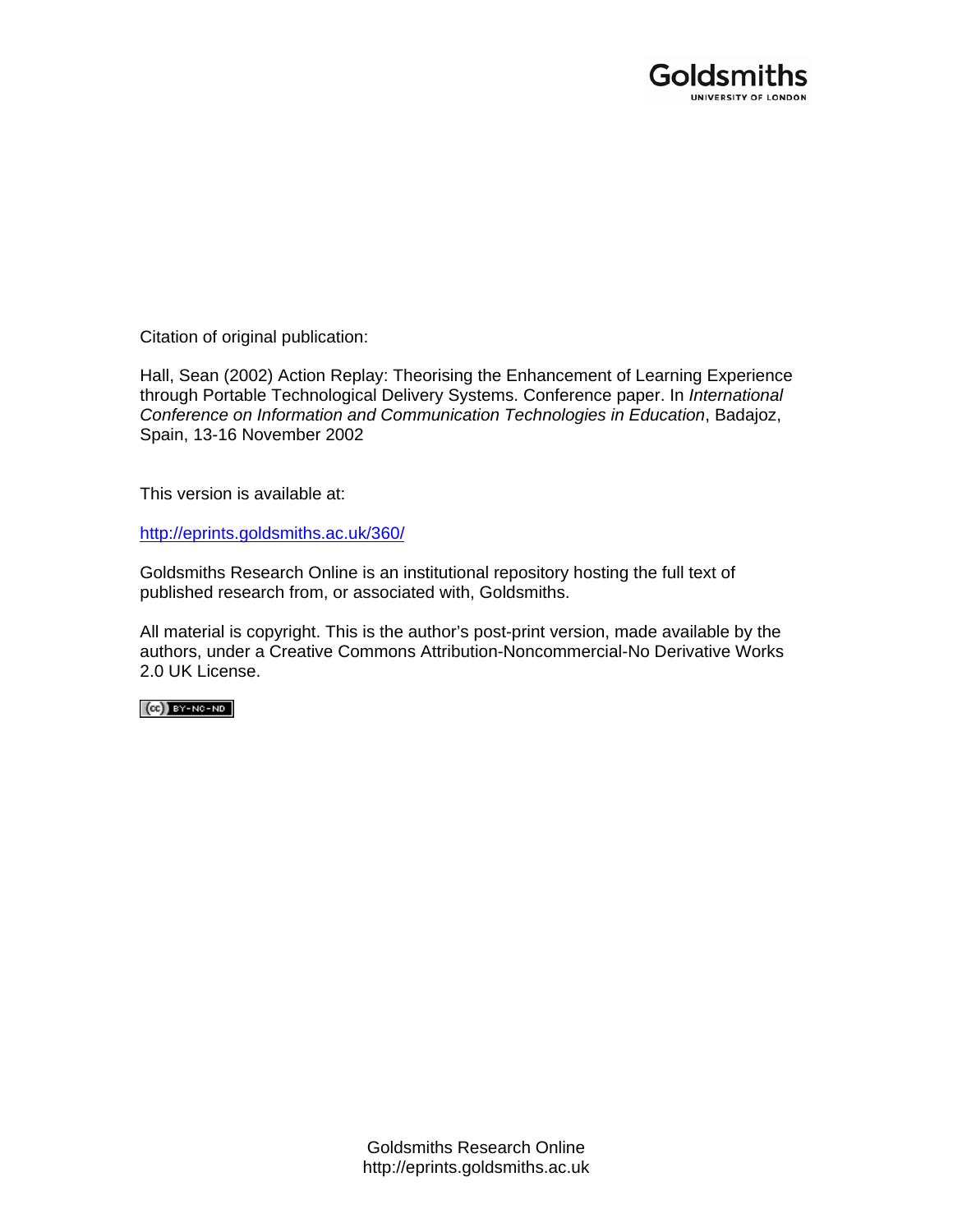### **Action Replay: Theorising the Enhancement of Learning Experience through Portable Technological Delivery Systems**

### SEAN HALL

#### Leader in Contextual Studies, Goldsmiths College, Lewisham Way, New cross, London, SE14 6NW E.mail address:s.hall@gold.ac.uk

Learning technology is increasingly being used to enhance the educational experience of students through web-based resources, audio, video, CAA (Computer-Assisted Assessment), interactive resources, and databases. But whilst these technologies can be used to complement traditional teaching methods they often do little to challenge to the standard formats and contexts of delivery. The aim of this paper, therefore, is to explore how portable technological systems (e.g. ATGs [Audio Tour Guides] PDAs [Personal Digital Assistants] or mobile phones) might be employed to question the various forms of information delivery both in and beyond certain normalised arenas of educational reception (e.g. in the lecture theatre, seminar room, shopping centre, city street and arcade).

Various forms of educational space (both actual and potential) will be examined. Of particular interest here will be the spatial ideologies that are currently dominant. Theories of spatial sense-making (de Certeau, 1984) and architectonics (Lefebvre, 1974) will be used to provide methodological material for achieving an understanding of how educational experience is mediated by and through certain "given" and "expected" spatial environments. In particular, we will investigate the way in which the lecture room is framed for the student by the power structures of the built environment of the university. How the lecture space has educational influence will then be explored. This part of the discussion will also include some thoughts about how educational experiences are mediated though the spaces of the museum. These practico-theoretical contexts will then be used to provide a platform for two speculative proposals.

The first proposal is to alter the format of information delivery by using such things as ATGs [Audio Tour Guides] PDAs [Personal Digital Assistants] or mobile phones to enhance student experience within the spatial paradigm of the university. In this case whilst the student may be taught literally within the spatial field of the university, one idea is that by using certain technological delivery systems we may begin to remove the student (at least in thought) from this specific context. And this in turn may make it possible to play with a range of spatial differences by enhancing awareness of the assumptions to which the student is subject when encountering the cultures of the actual/virtual, local/global, public/private, and accessible/segregated. (Dovey 1999) For if human beings, like other animals, are guided by the need to make and mark, plot and plan, situate and sign, significant spaces, then more innovative forms of teaching are required to expose how these spaces work to influence our anthropological, sociological, political and design understanding of the world.

The second proposal is to shift the context of delivery by changing learning spaces so as to transmute "communication into an original journey." (De Certeau, 1984: xxi) In this instance hand-held technologies (e.g. ATGs [Audio Tour Guides] PDAs [Personal Digital Assistants] and mobile phones) could be used in spatial contexts that move beyond the standardised fields of educational encounter. We will look at how these technologies might be employed to teach in and through the public arena of the high street, shopping centre or arcade. (Benjamin 2002) The reason for using these spaces to teach in is that the very cultures of consumerism that we often need to analyse (whether in anthropology, sociology, politics or design) is enacted in this context. This is important because by moving through and teaching in this actual space we can achieve a very different form of analysis of material culture.

#### **Introduction**

Learning technologies are fast becoming ubiquitous in a number of contexts. They are used in traditional educational environments to enhance teaching and learning experiences in lecture and seminar spaces; moreover, they are employed by students and the public on visits to museums, heritage locations and historic houses. The debates and discussions around the use of these new portable technological delivery systems (e.g. ATGs [Audio Tour Guides] PDAs [Personal Digital Assistants]) often revolves around their educational value, particularly in terms of how they may give rise to student/visitor engagement (or disengagement). This paper seeks to challenge some of the current assumptions that surround their use. It will do two things. First, it will examine the way in which certain arenas of reception (from the lecture theatre to the museum) have normalised certain forms of educational experience. The idea here is to rethink and reconfigure these traditional spaces via a more creative use of the technologies on offer. This will be achieved by the disembedding effect of technology. For example, by taking the ideological construction of the lecture theatre and museum and bringing them up against new technologies we can make the lecture theatre take on some qualities of the museum and the museum take on some of the qualities of a lecture theatre. Second, it will show how certain new technologies can be employed in alternative contexts. The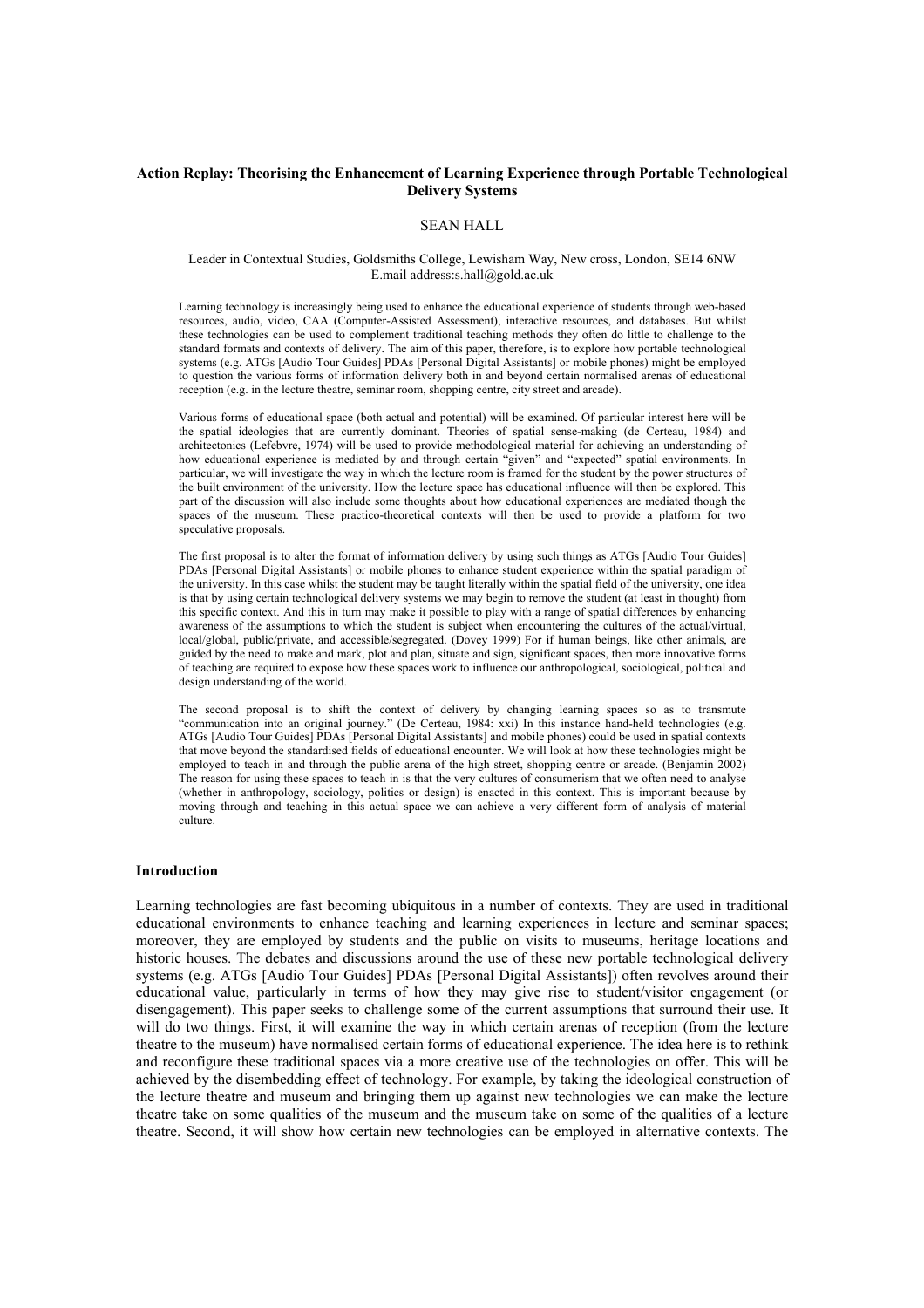idea here is to move these technologies out of and beyond the environments in which they are normally found and put them into new spatial environments. For example, we might temporarily abandon the lecture theatre and museum as educational spaces and investigate how, with the help of technology, we might bring teaching into new arenas (e.g. the high street, the shopping centre and the arcade). For it is only this sort of change that will allow us to know what it is like for our deepest educational assumptions and expectations to be challenged.

## **Challenging the Space of the Lecture Theatre**

One of the pivotal issues of educational experience concerns the way in which space and time are planned and negotiated. For example, if we take the spatial architectonics of the lecture room, we find that it sets up a situation that re-enforces an educational ideology that is for the most part detached, impersonal, and highbrow. This ideology is put in place precisely to help create a respectful distance between the student, the lecturer and the material that the lecturer is presenting. The lecturer stands whilst the students sit. The lecturer speaks from the front of the class. The students are placed in ordered rows. The lights are perhaps lowered in such a way that only the lecturer is lit. Now this is not to say that the lecturer is deliberately colluding with the dominant educational ideology of deference and respect. Rather, it is to comment on the fact that it is avoiding the governing educational model of awe and reverence is difficult given the way in which the lecture theatre itself is spatially framed. For the lecture theatre is designed to reproduce power relations. The space of the lecture theatre itself is a key factor in helping to declare the status of the lecturer and of the ideas the lecturer advances. In short, it creates a situation in which the power thus embodied enables the person teaching, to quote Rorty:

"to define and control circumstances and events so that one can influence things to go in the direction of one's interests" (Rorty 1992: 2)

But it is not just this spatial structure that allows power to be mediated, it is, in the mind of the student, the association of "related" spaces that is at issue. Let us call this inter-spatiality. By "inter-spatiality" we might mean that a given space, once declared as (say) a lecture theatre will forged a link in our thoughts with analogous spaces. In other words, the space of the lecture theatre cannot be understood without the potential dialogue it has with these other related spaces and their concomitant functions. For instance, the space of the lecture theatre may be bound up with subconscious thoughts about the space of the church (where light is minimal and reverence is demanded), the library (where silence is demanded for contemplative study) and of the museum (where objects are respected). The result is that the inter-spatial links that are created in the mind of (say) the student set up a series of complex references that help to manufacture the educational ideology of the university.

In invoking the idea of inter-spatiality in the field of spatial architectonics, then, we have something that is akin to intertextuality in the academic discourse of contemporary literature. When it comes to literature the idea is that in reading a particular text we are influenced by other texts that surround and inform it. Texts are not discrete and isolatable. Texts are interwoven in thought and so each one in some way helps to provide a context in which other texts can be read and experienced. Similarly, when it comes to our spatial understanding of the world we "read" a particular space we are influenced in our thinking about it by other spaces that relate to it. Spaces are always read and experienced against other spaces.

Then there is the issue of naming. Naming the space in which the student is to be taught as a "lecture room" is often enough to raise the status of the lecture that takes place in it. However, what we often want is a way of challenging this magical perception. The point is well-made by Keith Russell in recent paper : "Poetics and Practice: Studio Theoria":

"The Bauhaus , mythological in its importance, sounds much less auspicious when renamed "the making house". The same is true when we exchange the semi-magic term "studio" for its companion term "study"." (Russell, 2000: 1)

For Russell, we define our ways of working (and thinking) by the way in which spaces and constructed via our practices of naming. And as part of the construction of our thought lies in our linguistic practices, we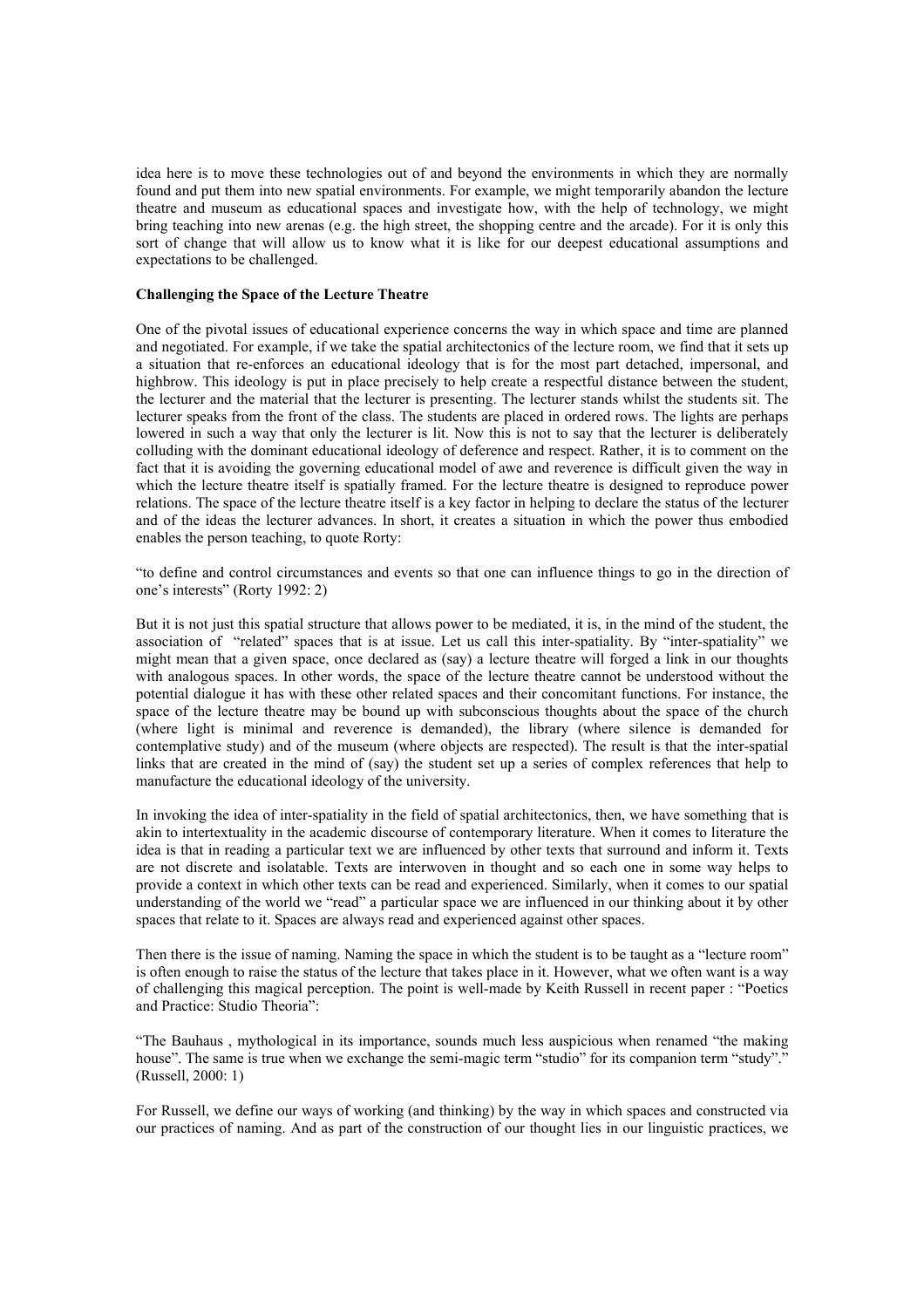cannot have thoughts about spaces without also using language to describe them. When we enter a space and name it using the sanctified phrase "lecture theatre" this is bound to set up a series of dispositional expectations for the student that encourage him or her to think in terms of the false divide between theory and practice, work and play, thinking and doing, participation and passivity, education and entertainment. As Dovey says:

"Language is not a transparent medium through which we view the world, rather language constructs the subjectivity of those who use it. This involves a focus on the modes of representation or webs of discourse through which the world is encountered." (Dovey 1999: 29)

The world cannot be prised away from our manner of conceiving it through language. This means that one way that we can start to change the educational expectations of students is to focus on the need to cheat language from within so as to dislocate its power and thereby challenge its operations and closures on thinking that serve to act through the mythology that is silently embodied in the spaces of the university. Indeed, by way of this initial linguistic challenge the related constraints on proxemic signs, behavioural settings and ready-made cognitive maps that students are normally permitted (or think they are permitted) can be altered. (Dovey 1999) So when it comes to space of the lecture theatre, it is a matter of first finding a new name that will stand proxy for that space or of giving it a title that will in some way make it less auspicious, and then, having done that, of looking to the kind of educational practices that take place in it and interrogating the way in which those function. So how can we make the spatial challenge more complete? How can we evolve new practices in education that move beyond the initial step of challenging spatial expectations though our naming practices?

One practical idea is to reformat information delivery in what we might call the "designated learning and teaching space" (what was formerly declared and named as the lecture theatre or room) by using ATGs [Audio Tour Guides] PDAs [Personal Digital Assistants] or mobile phones to question student experiences. The thought here is that whilst the student may be taught literally within the spatial field of the university (and, more particularly, in a room that still has strong ideological deposits contained within it), the hope is that certain technological delivery systems might be employed to remove the student's mental expectations from this genericised site by bringing it up against the world of virtual space. For example, the formal lecture might be transformed by certain hand-held technologies into something more like a critical tour whereby images, objects and texts chosen by the lecturer are placed on tables so that the student can then be guided around them as they might be were they to be guided around an actual museum by a curator. So instead of the rather rarefied and dry experience that the typical lecture or museum tour may standardly provide we might achieve a much more learner-oriented outcome. Various things might happen. Students might be encouraged to be more active in terms of their reactions to displays by using their hand-held technologies as research tools and notebooks. They could be asked to pick objects up, and then having recorded and commented on what they see, feed back to others about what they think and feel. They might be asked to reflect on the over-framed temporal time-slot that one has with the timetabled lecture and so, having collected visual and verbal information on their own hand-held system, relive the educational experience they have just had.

The sort of technologies currently being developed by Fioli may be relevant to such a project. Their most recent version of what they have called "Sotto Voce" which is a hand-held digital museum guide incorporates a feature called "eavesdropping". This supports shared learning activity by allowing companions to hear each other's audio content when undertaking a guided tour. The advantage of the audio mechanism that has been used is that it results in a more cohesive experience than one might normally find with standard ATGs [Audio Tour Guides]. This is because learners can hear each others guidebook activity, which is not the case with isolation engendered by standard head-phone sets. A tour using these new handsets, then, becomes both a social and an educational opportunity. And by building stronger links between learning companions this guide will allow the student to enjoy a much more decentralised educational experience.

Further enhancements to these experiences might be made. Students could bring in their own objects and images to be deposited in a temporary collection to be place in a "designated learning and teaching space" (lecture theatre). Reactions of other students might then be shared and recorded. Searches on the Net might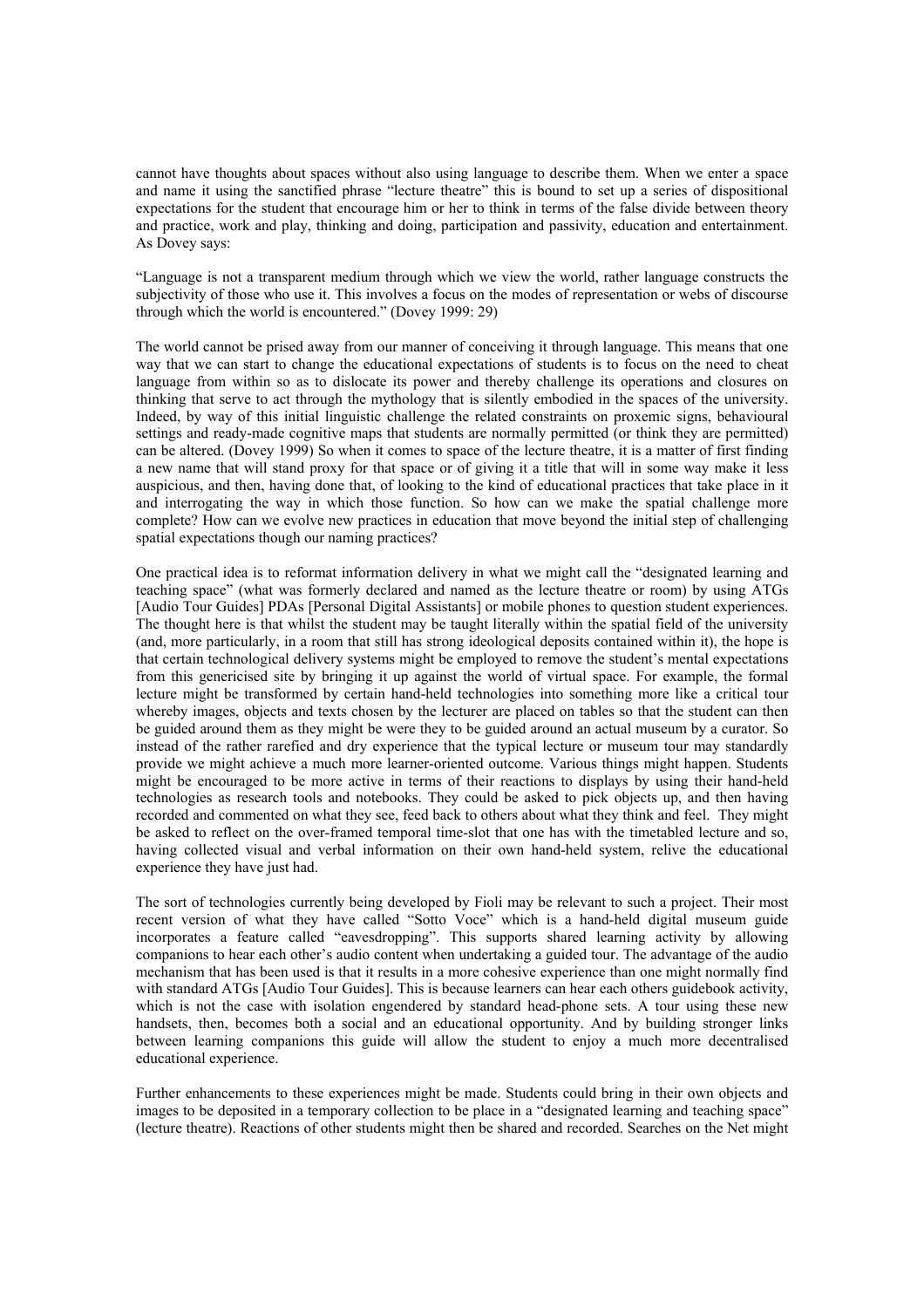be made to find out what certain objects and images actually are (rather than being provided with highly structured forms of comment as they are in standard museum contexts). And all of these things could, in turn, be documented in such a way that assessment of their learning could become part of the process. It is thus that the lecture theatre could be temporarily transformed into what is in effect an ad hoc museum, but without the standard habits and habitat that that instituition usually brings with it.

### **Challenging the Space of the Museum**

A similar educational inversion could also happen in the space of the museum. The suggestion in this case would be that the lecture that is normally conducted in the lecture theatre takes place in the museum but via a digital hand-set. This as it stands is not a novel suggestion, but there are ways of making it one by a change in content via new technologies. To see how this inversion might work in practice, we have first to pause in order to understand something about how certain museum spaces already operate.

The space of the museum is, as is well-known, is highly structured. The structures of the museum are organised so that the spatial system is able to confirm an aesthetic ideology of material value, authorship, craftsmanship, provenance, authenticity, originality and exclusive ownership. This tradition of display embodies what Bourdieu has described as the "aristocracy of culture." (Bourdieu, 1979: 11) This is a culture of display in which bourgeois taste and preference become barometers of value. According to Bourdieu, the aesthetic is a symbolic system in which distinctions of taste give us a basis for social judgement (and, we might add, social action). The museum is implicated in this process because whilst it might seem on the surface to present its displays as in some way natural, untainted, and outside ideology – and, we might add, without the multiple pressures of interpretation that always attend images and objects as they are used in the everyday - the real aim is the transmission of cultural capital. For Bourdieu, cultural capital is about the inculcation of bourgeois taste through the knowledge that one gains through the education system. By providing children with access to, and an understanding of, such things as museums, reading, the arts, and foreign travel, parents of middle and upper class families will ensure that their offspring are able to secure access to the best employment in society. The accumulation of cultural capital, then, is for Bourdieu the contemporary hegemonic method through which certain specified individuals and collectives can maintain their economic interests and social rank.

So how can we alter this normalised invocation of political capital (ideology), economic capital (wealth and power), social capital (connections, networks and relations), cultural capital (knowledge), linguistic capital (written and spoken structures) and even moral capital (ethics) be challenged by the introduction of handheld technologies? And what are the key problems that a lecture conducted through a hand-held technology in the museum might address?

One of the ways that these technologies can provide this is by restoring in virtual terms what the museum removes in real terms. In other words, a hand-held technology can be used to literally re-present the images and objects of the museum with their original contexts of production and use.

Take the one problem that is identified by Benjamin:

"The phenomenon of collecting loses its meaning as it loses its personal owner. Even though public collections may be less objectionable socially and more useful academically than private collections, the objects get their due only in the latter." (Benjamin 1931: 67)

If Benjamin is right then we cannot literally restore the context of ownership via the introduction of a handheld technology, but we can restore it virtually. Thus a student can be given an image of the original owner and can be introduced the socio-cultural context in which that owner was operating with the object.

A related problem is taken up by Donato:

"The set of objects the Museum displays is sustained only by the fiction that they somehow constitute a coherent representational universe. The fiction is that a repeated metonymic displacement of fragment for totality, object to label, series of objects to series of labels, can still provide a representation which is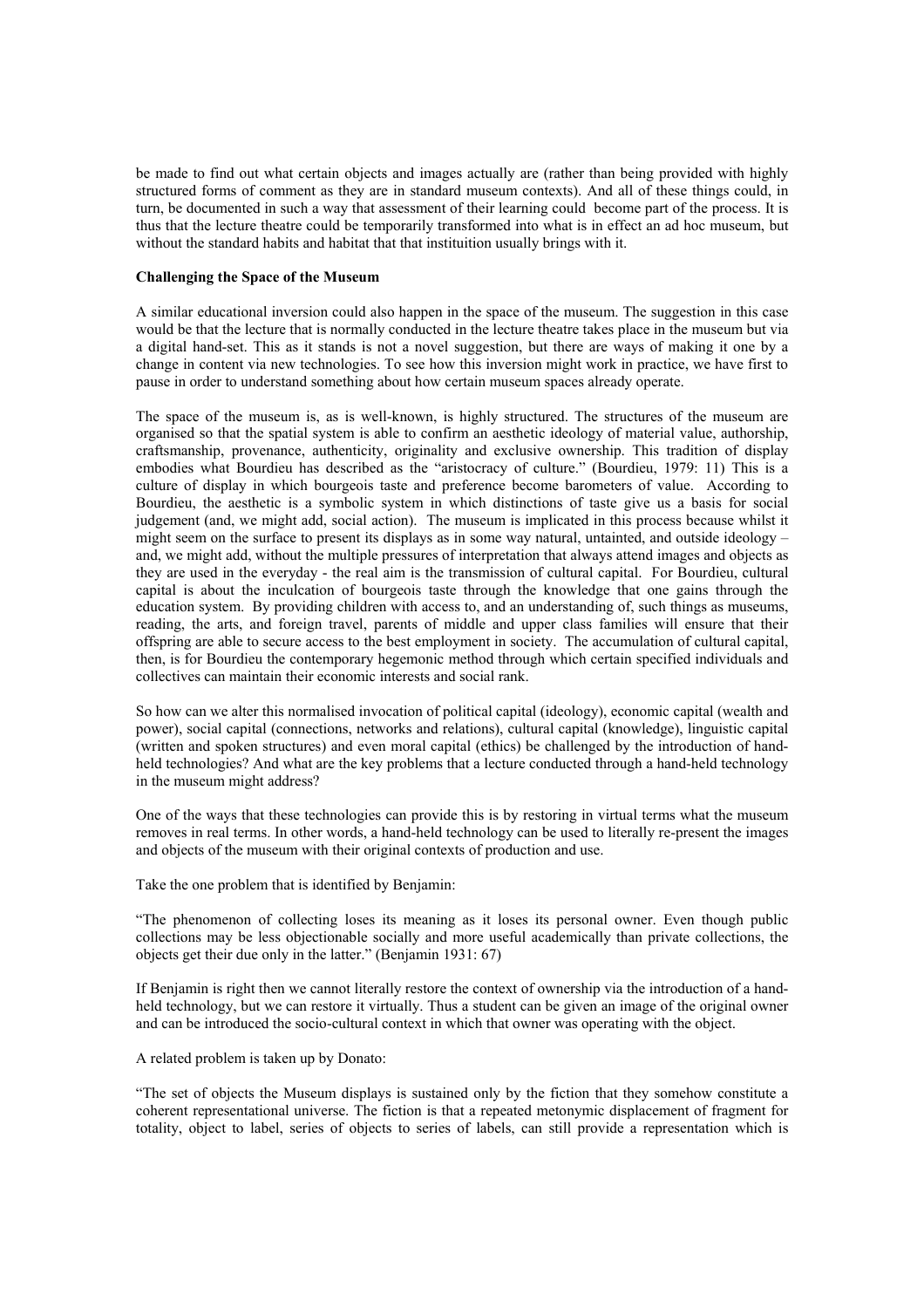somehow adequate to a non-linguistic universe. Such a fiction is a result of an critical unbelief in the notion that ordering and classifying, that is to say, the spatial juxtaposition of fragments, can produce a representational understanding of the world." (Donato 1979: 214)

The question of how objects in public collections are understood is part of a deeper problem. At this stage it may be useful to give a little more detail about how the learner might be asked to consider and comment on this problem via three questions that appear on the screens of their hand-held device. These questions, that build on the issue raised by Donato and Benjamin, are as follows:

- 1) What is the special social and cultural status granted to the institution of the museum itself?
- 2) How do managers of taste (e.g. directors, curators, trustees, administrators, attendants, donors, and sponsors) operate to influence visitors in and through the museum?
- 3) What are the key presentational codes of staging that the mangers of taste are able to institutionalise in and through the museum?

Here are some background thoughts about each question that the student might be asked along with further questions that students would need to respond to by making visual and verbal recordings on their hand-sets.

Question 1) What is the special social and cultural status granted to the institution of the museum itself?

Thoughts about question 1) that put on the hand-sets for students to consider:

Museums as institutions are characterised in the first instance by the fact that they remove images and objects from typical arenas of production, consumption, ownership, use and exchange. By making the museum into a sanctified zone for display, images and objects are thereby abstracted from the concreteness of the social and historical practices in which they normally participate. This has the effect of encouraging the sort of distance of that gives the images and objects on display an aura that fits well with the sort of bourgeois ethic and aesthetic. What, more specifically, does this distancing amount to though?

One way that this idea of a bourgeois distance is exhibited can be gleaned from some recent empirical studies into attitudes to museums and their displays. For example, it has been found that many people who don't actually visit museums in Britain are dissuaded from doing so because they associate the institution most closely with a library or with a monument for the dead. For these people, the museum is most like a place of learning and contemplation. The latter conception is particularly revealing. For the contemplative realm is that which enables the autonomous self to make judgements that are rational (i.e. noble and philosophical) rather than merely instinctual (i.e. like the sort of response that one might expect from a mere animal). The upshot of this, of course, is that the status gained by the museum by appearing to be library-like simply reinforces the thought amongst certain social segments of society that this is a sacred and exclusive institution to which entry is restricted to certain classes.

We can see this is so in practice, for example, by looking at the figures for attendance (particularly where art museums are concerned). For instance, one finds that, somewhat unsurprisingly, that certain "lowerstatus groups" are often excluded. This is particularly evident in cases where those groups are made to feel that they do not have the education to appreciate the esoteric qualities of the works that are on display. Yet even in cases where attendance is higher it appears that it is still true to say that between a third and a fifth of the population in Britain can be classed more generally as non-visitors in the sense that they have either never visited a museum or will never visit one again after having been once. Either way, the status of institution itself is perhaps one factor in explaining this. This is because the institution is not only important in its attempt to standardise the bourgeois ethical norms, but also vital in helping to build a self conception that goes to reinvigorate a sense of shared bourgeois capacities and responses whilst at the same time presenting these capacities as if they can be abstracted from their socio-cultural context.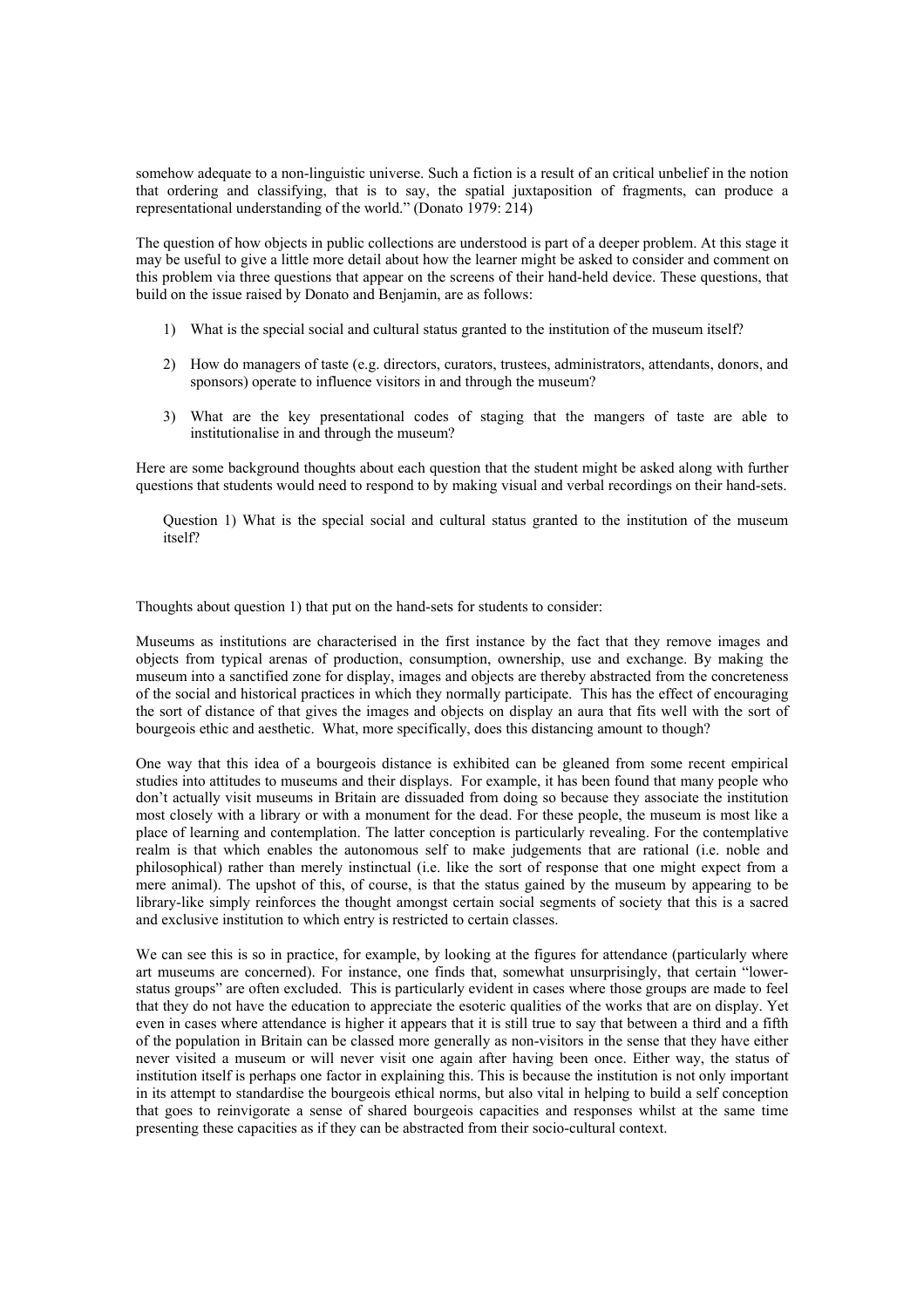Tasks for students related to Question 1) to be recorded on a hand-held digital device:

a) Does the museum really evoke feelings of status (record your answers in images and words)?

b) Is the museum a class based institution (record the type of people you see in the museum and how they react to different kinds of exhibit)?

Question 2) How do managers of taste (e.g. directors, curators, trustees, administrators, attendants, donors, and sponsors) operate to influence visitors in and through the museum?

Thoughts about question 2) that are put on the hand-sets for students to consider:

The bureaucratic culture that was endemic in the nineteenth century museum gave rise to structured categories that continue to influence and build notions of the self and the individual. Part of this was evidenced in an exclusive and scholastic atmosphere in the museum that is at once pedantic, intellectual, discursive, and (only superficially) questioning. For instance, the idea of bourgeois exclusivity in particular continues to be reinforced by certain regimes of display once one enters the museum itself. For instance, managers of taste (e.g. directors, curators, trustees, administrators, donors, and sponsors) tend to emphasise the different forms of capital (political, economic, social, cultural, linguistic and moral) by helping to ensure that there is a rationalised distance between ourselves and certain images and objects there in the museum to be experienced. What is intriguing here is that this has been built on the powerful nineteenth century didactic aim of morally educating the lower orders via Museums, Libraries and Public lectures. The detached self of the kind that the Victorians in particular sought to advance was not for them a given, but a kind of rational and moral achievement to be gained through education. Thus one practical answer that suggested itself was to allow those who had the privilege of having accessed this self already (i.e. the nineteenth century elite) to arrange, organise and manage an abundance of heterotopic historical clutter in the museum in the hope that it would have a civilising effect, specifically where it came to the masses. (Carey 1992)

Tasks related to Question 2) to be recorded on a hand-held digital device:

- a) Do you see any evidence of the role played by the following people and companies in the museum: directors, curators, trustees, administrators, donors, and sponsors (record your answers in images and words)?
- b) Is the museum trying to fulfil and educational function (record evidence of this as go round)? Who is it for? (record the evidence in words and images)

Question 3) What are the key presentational codes of staging that the mangers of taste are able to institutionalise in and through the museum?

Thoughts about question 3) that are put on the hand-sets for the students to consider:

3) Distancing in the museum can be achieved through the presentational codes of staging. This may be a way of reinforcing upper/middle class distance or detachment. For example, by putting objects in glass cabinets, by raising sculptures on plinths, by putting pictures in ornate frames, by lighting objects in a reverential fashion, by providing academic and quasi-academic forms of written information on invitation cards and labels, and in catalogues, leaflets, handouts, and pamphlets, or by simply placing rope around an area of display in order to cordon it off, the pieces on show are set apart from the spectator. It is through these forms of staging that the self is immediately draw to the idea that what matters is to take up a spectatorial position that will allow one to appreciate material value, provenance, context of (oftenexclusive) production, or the possibilities for (usually rarefied) consumption (all essential to enforcing a upper/middle class value system). And this in turn presumably serves to reflect and remind the museum goer of the fragility of bourgeois moral values in the sea of ethical uncertainty created by the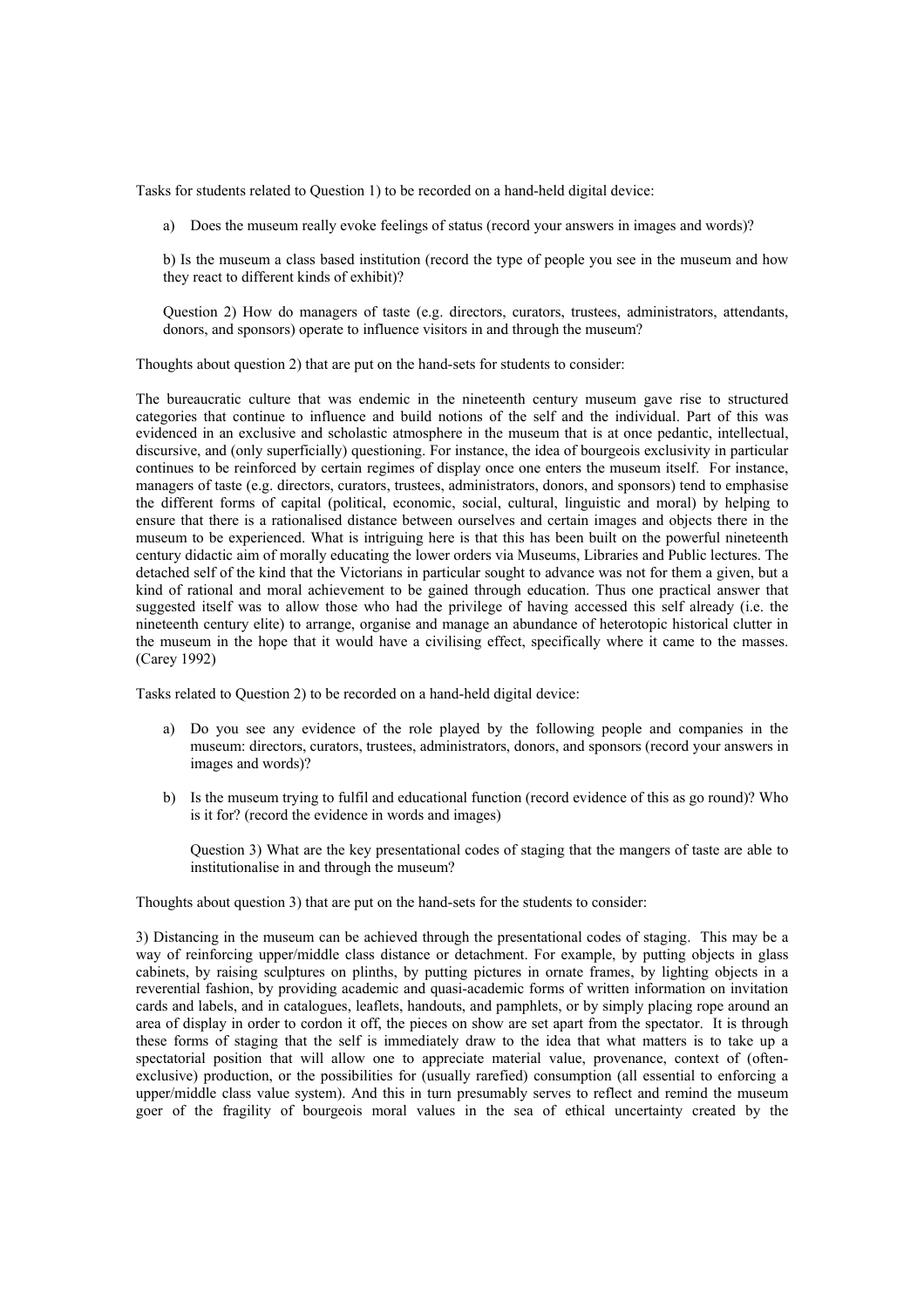undifferentiated masses. Moreover, for those who are new to museum culture it helps to give the displays dignity and a sense of reverential piety towards what is experienced.

Tasks related to Question 3) to be recorded on a hand-held digital device:

- a) Record visual examples of plinths, ornate frames, lighting, academic forms of written information, catalogues, leaflets, handouts, and pamphlets, ropes around areas of display, and works set apart from the spectator. Do these thing affect how you view the images and objects? How?
- b) Are there alternatives to these forms of display? What are they?

# **New Spaces of Educational Reception**

Another way of challenging the context of educational delivery is to use new spaces so as to transmute "communication into an original journey." (De Certeau, 1984: xxi) In this instance hand-held technologies (e.g. ATGs [Audio Tour Guides] PDAs [Personal Digital Assistants] and mobile phones) would be used in spatial contexts that stand apart from the standardised fields of educational encounter. In this instance, the idea is to examine how these technologies might be employed to provide an educational experience in a public arena. This might take in sites such as the shopping centre. The reason for using this spaces is that the very cultures of consumerism that we often need to analyse (whether in anthropology, sociology, politics or design) exist in this type of context.

The issues that, for example, the shopping centre poses for the student of material culture abound. They include such things as (in no particular order): shopping as a leisure pursuit, advertising, brand literacy, logos, labels, product narratives and product semantics, display, packaging and promotion, style and design, patterns of consumption, issues of customer credit, social consciousness, possession rituals, cultural capital, sub-cultural capital, scarcity, commodity aesthetics, lifestyle, and classificatory systems. Indeed, if the student of material culture is to fully understand how these concepts are embodied then is it not a good suggestion that these things be understood in their original context?

The intriguing possibility that arises with hand-held technologies is that the student can become a reflective and contemporary flaneur. But whereas the flaneur of the modern period only had his (and it usually was his) own wit and wisdom to draw on in his detached observations and critique of everyday life, the contemporary flaneur (in student guise) might achieve an enhanced critical understanding by having access to a technology that will provide an instance critique of that which is being observed. So if the student were sent out to consider certain brands (e.g. Nike, Gap, McDonalds) during a stroll through a shopping centre information could be recorded in terms of text and image on a hand-held device that might provide details of the company behind the brand and the other brands that company owned and how the company wanted to present itself. But at the same time such a device could also give you details of the alternative views of that brand as evidenced by ethical shareholders, culture jammers, anti-globalization protestors, human rights activists and internet corporate watchdogs. The learning process would thus be enhanced for the student by a much more embodied engagement with the material being criticised; one that did something to go beyond the standard educational diet of cultural theories, isms and methodologies.

Here are a series background thoughts about questions that the student could be requested to think about along with further questions that students would need to address by making visual and verbal recordings on their hand-sets about the semiotic environment of the shopping centre.

Thoughts that put on the hand-sets for students to consider:

Barthes, in 'The Rhetoric of the Image' (1977), and in The Elements of Semiology (1967), argued that the meaning of an image is always related to, and dependent on, the text with which it interacts. Images, he thought, we too polysemous (i.e. images are too open to a variety of possible interpretations for them to communicate a stable meaning). So, he argued that we could best secure the meaning of an image by using words with it. Words, in a sense, help to rescue us from the possibility of multiple interpretations. Words provide anchors for images.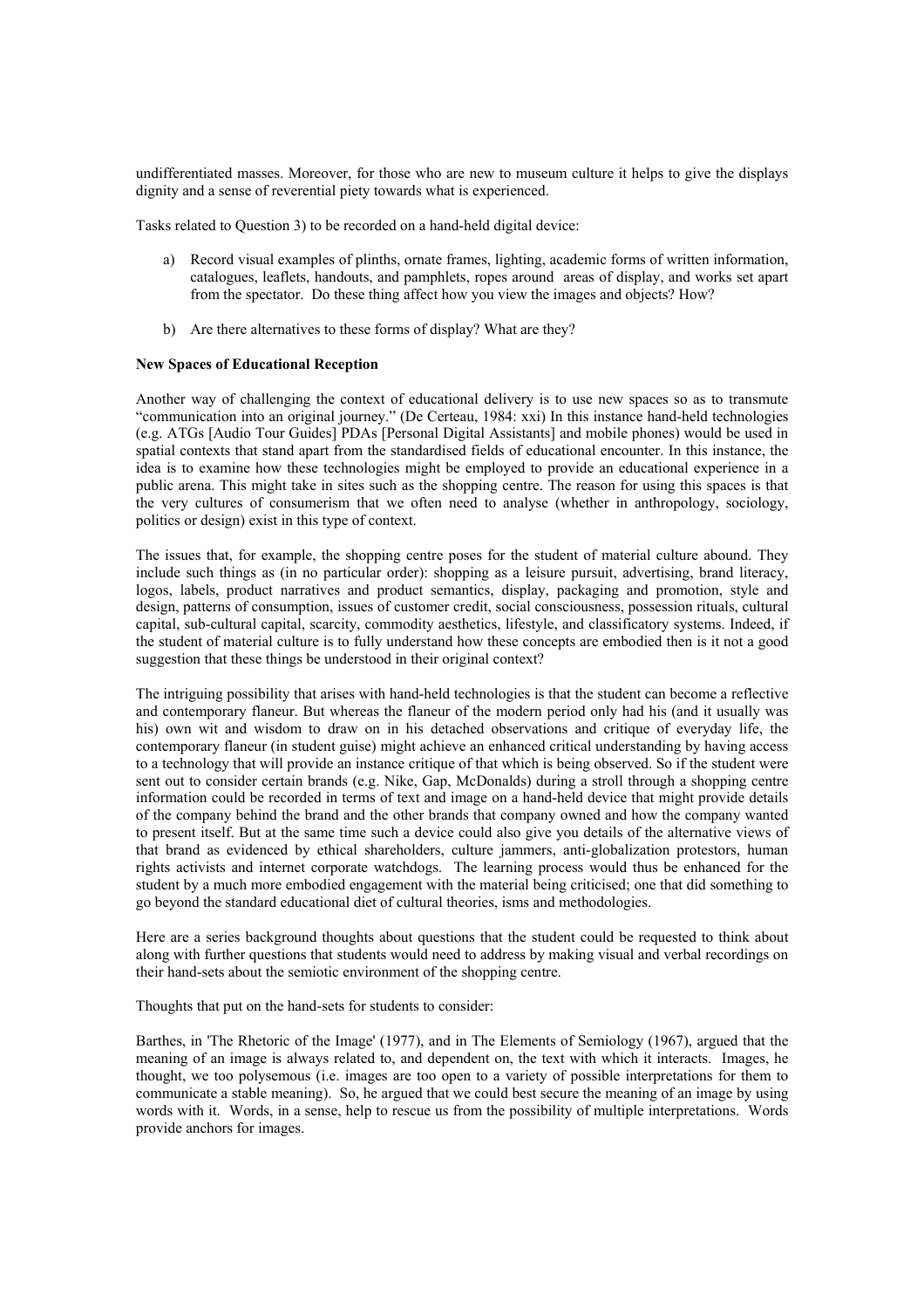Barthes maintained that there were two basic relationships between image and text. With the first, the verbal text extends the meaning of the image or the image extends the meaning of the verbal text (e.g. in cartoon strips). With the second, the verbal text elaborates the image or the image elaborates the verbal text (e.g. photographs where a caption identifies, or helps us to understand, what is shown). In the first case, new and different meanings are created in order to complete the message. In the second case, the same meanings are restated in a different, but perhaps more definite and precise way. Barthes claimed that elaboration was actually more common. He also thought that there were two basic kinds of elaboration. They were as follows:

a) In the first case the text comes first and the image forms an illustration of its meaning (e.g. certain novels with the odd picture)

b) In the second case the image comes first and the text forms a way of anchoring its meaning (e.g. certain adverts)

Barthes argues that prior to 1600 illustration was dominant. Before this period the text was sovereign. The Word of (say) the Bible was the ultimate source of authority for its disciples. Images that were in evidence merely accompanied words and so helped us to elaborate them. In the age of science, however, Barthes argues that naturalistic images take over and words are used to help us to understand and give meaning to images.

Was Barthes right about these claims? Is there always this intimate relationship between image and text? Contemporary semioticians such as Kress and Van Leeuwen maintain that image and text are largely autonomous; each can have its own independently organised and structured message. (Kress and van Leeuwen 1996:17) In a multimodal text - a text which uses images and writing - the image can carry one message whilst the text can carry another. So, for example, whilst the images used in a book may be sexist the writing may not be sexist, or whilst the images in a book may not be sexist the writing may be sexist. (Kress and van Leeuwen 1996:18)

To understand the multi-modal interactions that can take place between images and texts one might consider it in the context of the shopping centre. With that in mind, here are a number of tasks that students might be asked to record on a hand-held digital devices.

Tasks to be undertaken on a hand-held digital device:

- a) Make visual/verbal notes on the form of the images in three different adverts [e.g. the various structures (composition and framing), devices (perspective) and elements (colour, tone, texture and line) that organise the image].
- b) Make visual/verbal notes on the content of the images in three different adverts [i.e. what the image is of: a cat, a car, a chair, a house, a person, a country].
- c) Make visual/verbal notes on the form of the texts in three different adverts [e.g. the shape and colour of the letters and the layout of the words].
- d) Make visual/verbal notes on the content of the texts in three different adverts [i.e. the meaning of the words and their reference (if they have one)].

At this point the student might go on to make further notes on their digital devices in response to the following questions:

- 1) What role does the creator/designer play in producing these meaning(s)?
- 2) What role does the spectator play in consuming these meaning(s)?
- 3) How do these spectators read and understand these meanings?
- 1) Is it possible that form and content are equally important when it comes to reading image and text?

An analysis of all four of elements the elements listed above: formal devices (composition, perspective and framing) formal elements (colour, texture, line, and tone), aspects of content (what the image is of) and